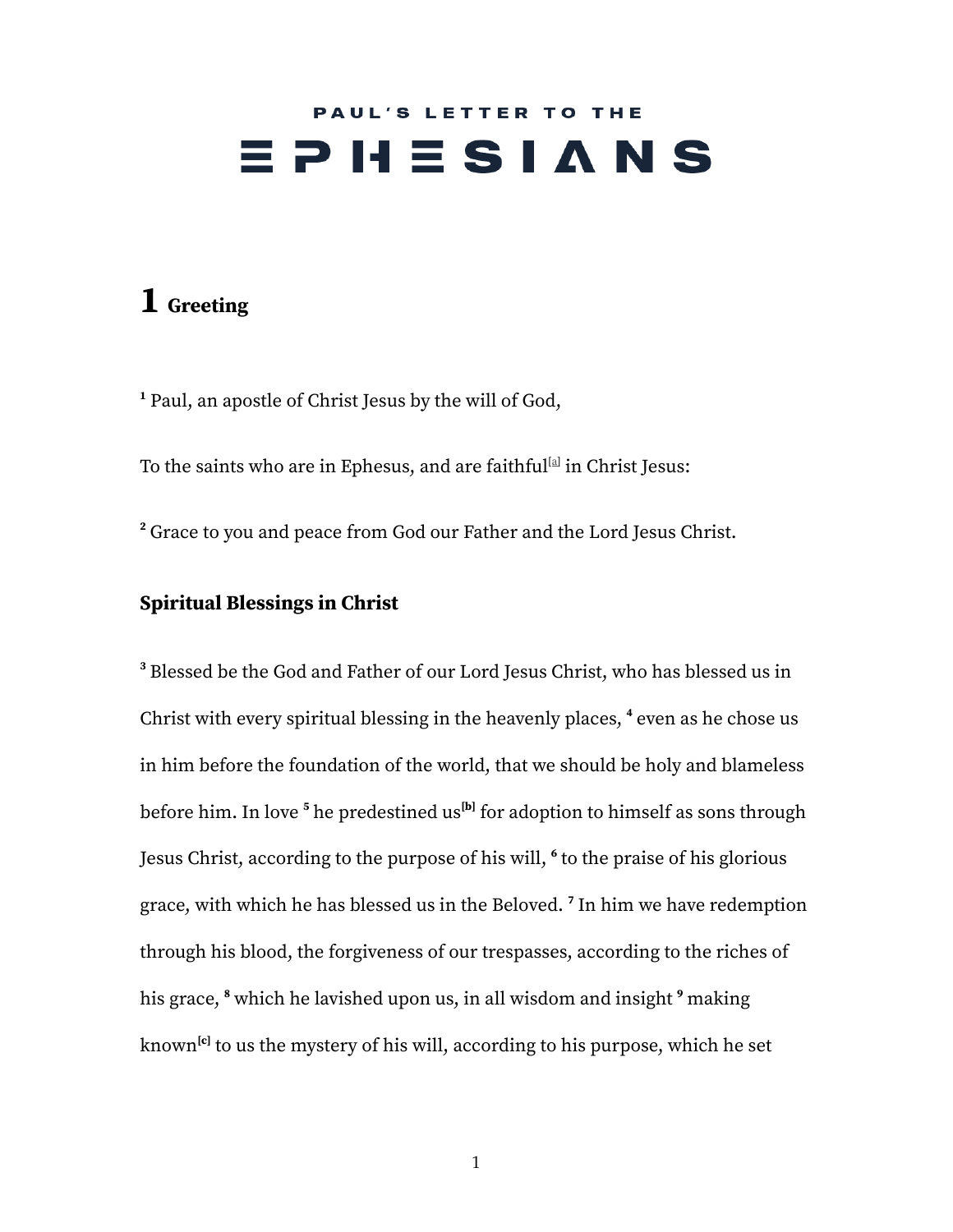forth in Christ **<sup>10</sup>** as a plan for the fullness of time, to unite all things in him, things in heaven and things on earth.

**11** In him we have obtained an inheritance, having been predestined according to the purpose of him who works all things according to the counsel of his will, **<sup>12</sup>** so that we who were the first to hope in Christ might be to the praise of his glory. **13** In him you also, when you heard the word of truth, the gospel of your salvation, and believed in him, were sealed with the promised Holy Spirit, **<sup>14</sup>** who is the guarantee **[\[d\]](https://www.biblegateway.com/passage/?search=ephesians+1&version=ESV#fen-ESV-29204d)** of our inheritance until we acquire possession of it, **[[e](https://www.biblegateway.com/passage/?search=ephesians+1&version=ESV#fen-ESV-29204e)]** to the praise of his glory.

#### **Thanksgiving and Prayer**

**<sup>15</sup>** For this reason, because I have heard of your faith in the Lord Jesus and your love<sup>[[f](https://www.biblegateway.com/passage/?search=ephesians+1&version=ESV#fen-ESV-29205f)]</sup> toward all the saints, <sup>16</sup> I do not cease to give thanks for you, remembering you in my prayers, **17** that the God of our Lord Jesus Christ, the Father of glory, may give you the Spirit of wisdom and of revelation in the knowledge of him, **18** having the eyes of your hearts enlightened, that you may know what is the hope to which he has called you, what are the riches of his glorious inheritance in the saints, **<sup>19</sup>** and what is the immeasurable greatness of his power toward us who believe, according to the working of his great might **20** that he worked in Christ when he raised him from the dead and seated him at his right hand in the heavenly places, **21** far above all rule and authority and power and dominion, and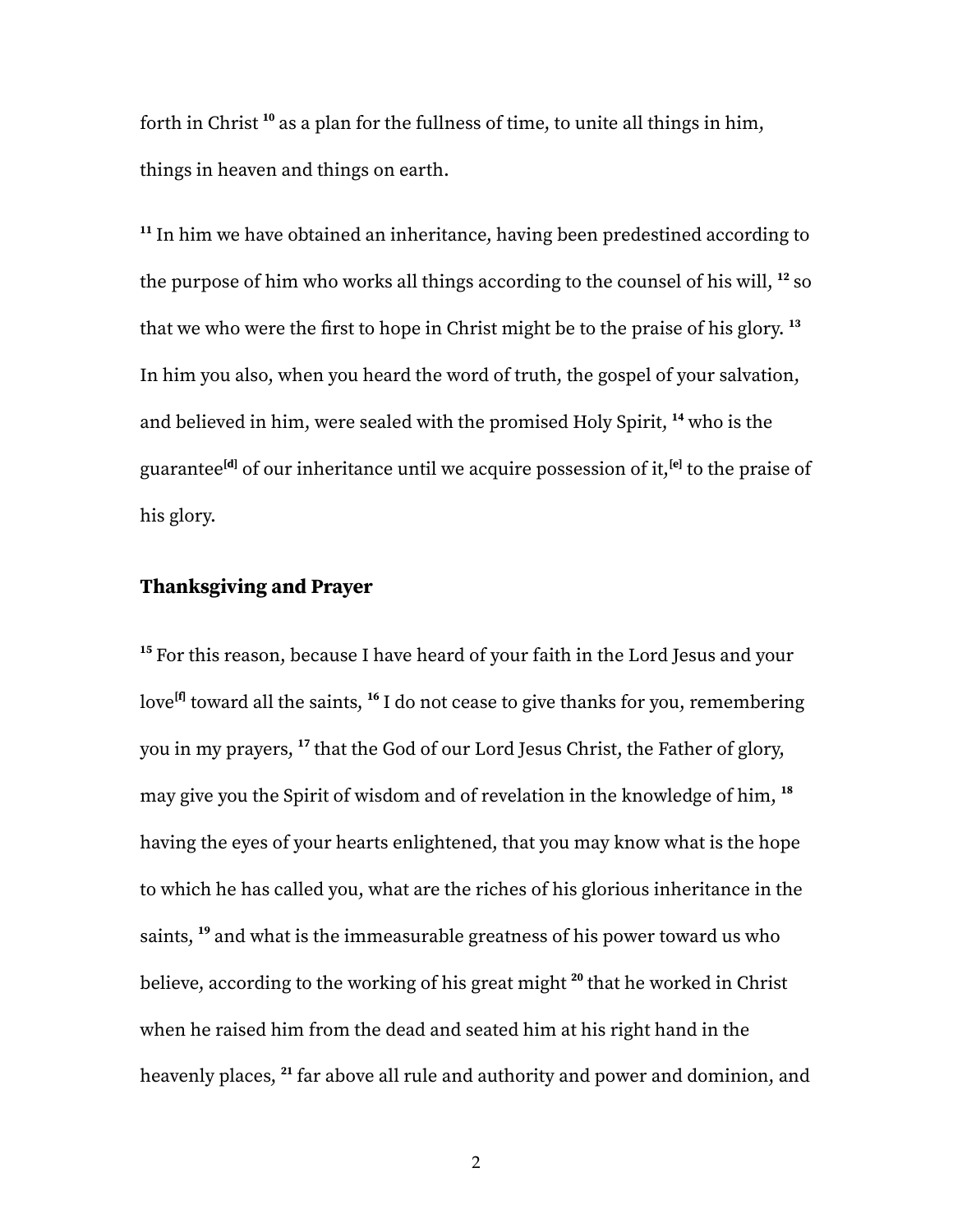above every name that is named, not only in this age but also in the one to come.

**<sup>22</sup>** And he put all things under his feet and gave him as head over all things to the

church, **<sup>23</sup>** which is his body, the fullness of him who fills all in all.

#### **Footnotes**

- a. [Ephesians](https://www.biblegateway.com/passage/?search=ephesians+1&version=ESV#en-ESV-29191) 1:1 Some manuscripts *saints who are also faithful* (omitting *in Ephesus*)
- b. [Ephesians](https://www.biblegateway.com/passage/?search=ephesians+1&version=ESV#en-ESV-29195) 1:5 Or *before him in love, <sup>5</sup>having predestined us*
- c. [Ephesians](https://www.biblegateway.com/passage/?search=ephesians+1&version=ESV#en-ESV-29199) 1:9 Or *he lavished upon us in all wisdom and insight, making known…*
- d. [Ephesians](https://www.biblegateway.com/passage/?search=ephesians+1&version=ESV#en-ESV-29204) 1:14 Or *down payment*
- e. [Ephesians](https://www.biblegateway.com/passage/?search=ephesians+1&version=ESV#en-ESV-29204) 1:14 Or *until God redeems his possession*
- f. [Ephesians](https://www.biblegateway.com/passage/?search=ephesians+1&version=ESV#en-ESV-29205) 1:15 Some manuscripts omit *your love*

## **2 By Grace Through Faith**

<sup>1</sup> And you were dead in the trespasses and sins<sup>2</sup> in which you once walked, following the course of this world, following the prince of the power of the air, the spirit that is now at work in the sons of disobedience— **<sup>3</sup>** among whom we all once lived in the passions of our flesh, carrying out the desires of the body **[\[a\]](https://www.biblegateway.com/passage/?search=EPHESIANS+2&version=ESV#fen-ESV-29216a)** and the mind, and were by nature children of wrath, like the rest of mankind. **[[b\]](https://www.biblegateway.com/passage/?search=EPHESIANS+2&version=ESV#fen-ESV-29216b) 4** But<sup>[[c\]](https://www.biblegateway.com/passage/?search=EPHESIANS+2&version=ESV#fen-ESV-29217c)</sup> God, being rich in mercy, because of the great love with which he loved us, **<sup>5</sup>** even when we were dead in our trespasses, made us alive together with Christ—by grace you have been saved— **<sup>6</sup>** and raised us up with him and seated us with him in the heavenly places in Christ Jesus, **<sup>7</sup>** so that in the coming ages he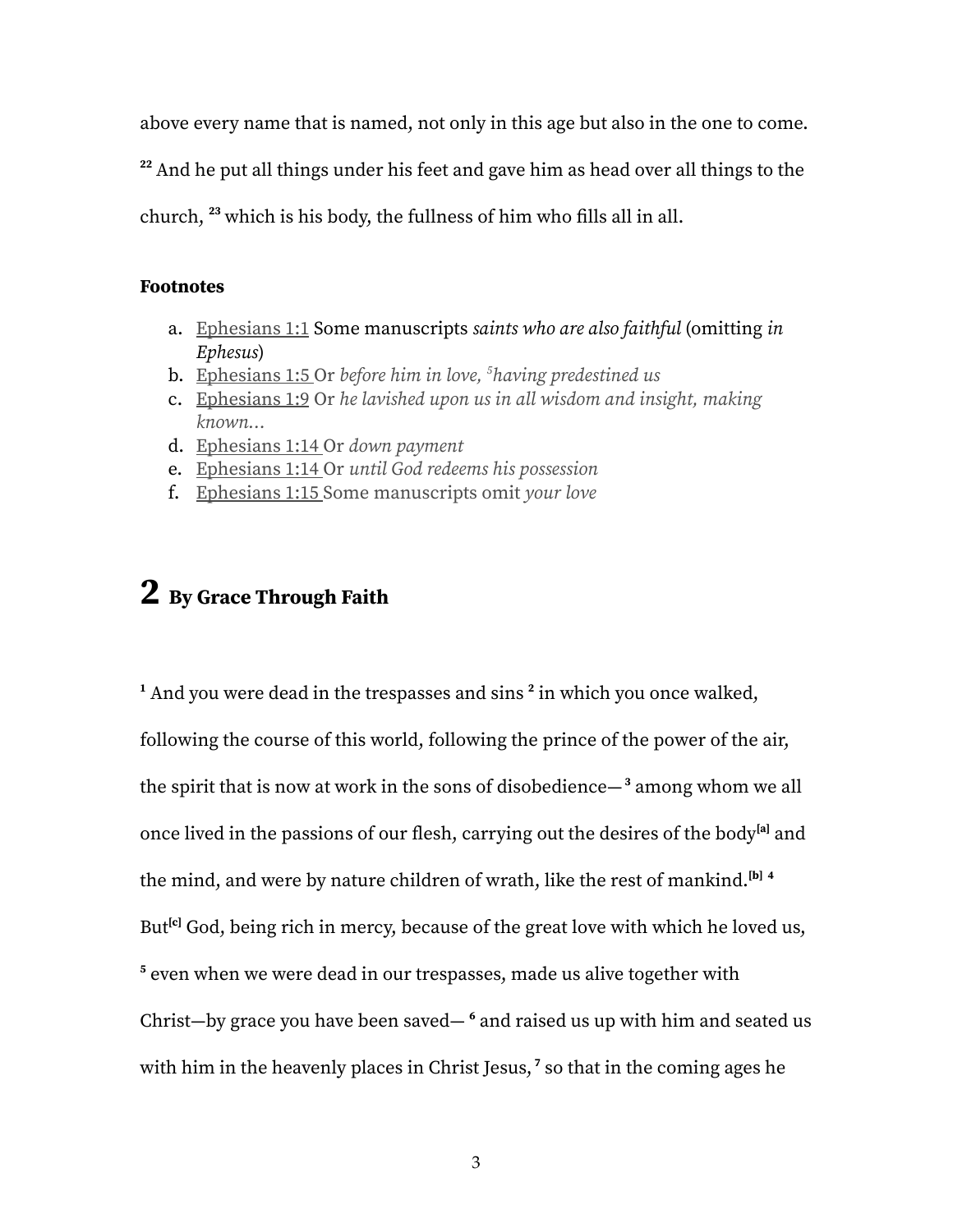might show the immeasurable riches of his grace in kindness toward us in Christ Jesus. **<sup>8</sup>** For by grace you have been saved through faith. And this is not your own doing; it is the gift of God,  $9$  not a result of works, so that no one may boast.  $^{10}$  For we are his workmanship, created in Christ Jesus for good works, which God prepared beforehand, that we should walk in them.

#### **One in Christ**

**<sup>11</sup>** Therefore remember that at one time you Gentiles in the flesh, called "the uncircumcision" by what is called the circumcision, which is made in the flesh by hands— **<sup>12</sup>** remember that you were at that time separated from Christ, alienated from the commonwealth of Israel and strangers to the covenants of promise, having no hope and without God in the world. **<sup>13</sup>** But now in Christ Jesus you who once were far off have been brought near by the blood of Christ. **<sup>14</sup>** For he himself is our peace, who has made us both one and has broken down in his flesh the dividing wall of hostility **<sup>15</sup>** by abolishing the law of commandments expressed in ordinances, that he might create in himself one new man in place of the two, so making peace, **<sup>16</sup>** and might reconcile us both to God in one body through the cross, thereby killing the hostility. **<sup>17</sup>** And he came and preached peace to you who were far off and peace to those who were near. **<sup>18</sup>** For through him we both have access in one Spirit to the Father. **<sup>19</sup>** So then you are no longer strangers and aliens, **[\[d\]](https://www.biblegateway.com/passage/?search=EPHESIANS+2&version=ESV#fen-ESV-29232d)** but you are fellow citizens with the saints and members of the household of God, **<sup>20</sup>** built on the foundation of the apostles and prophets,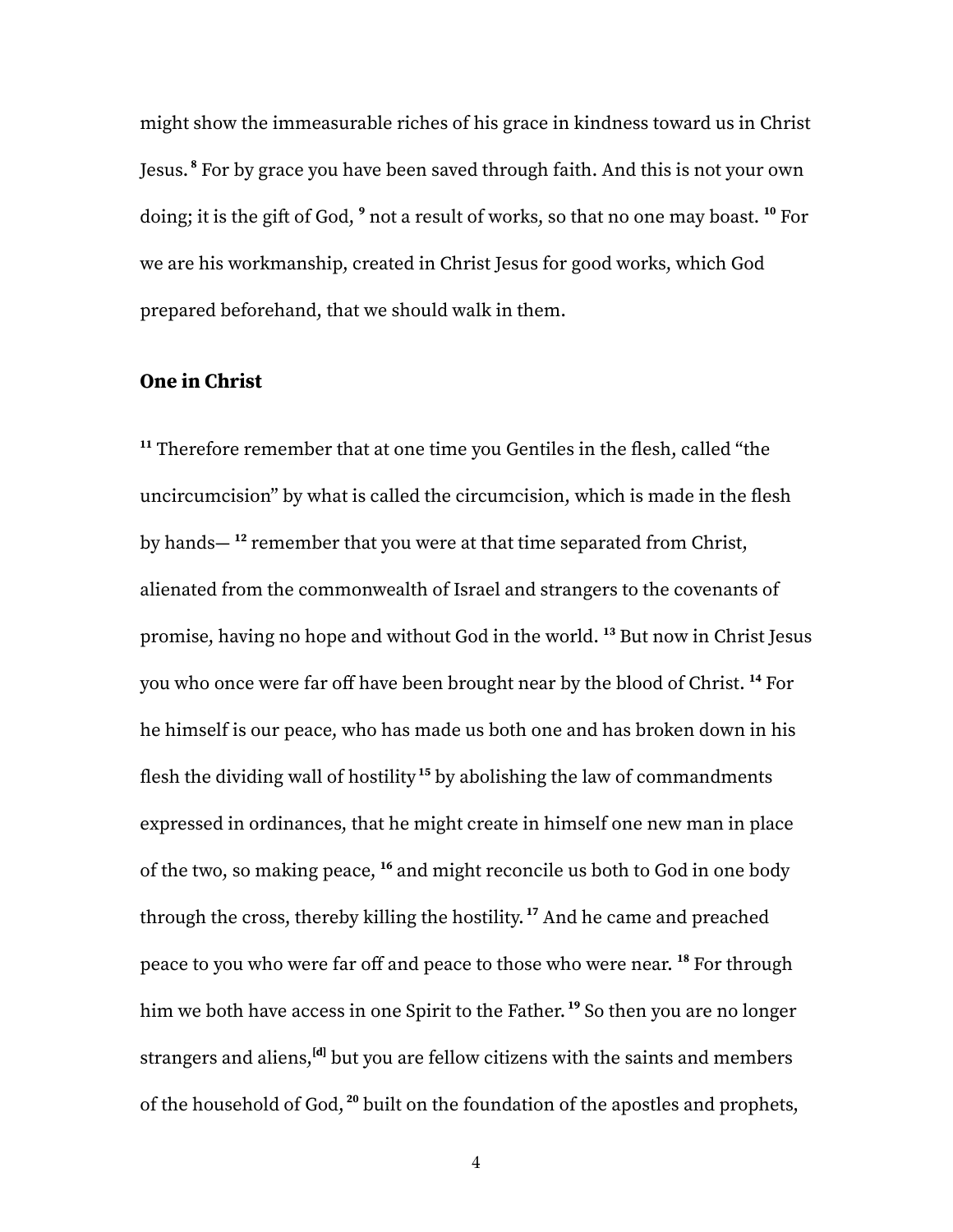Christ Jesus himself being the cornerstone, **21** in whom the whole structure, being joined together, grows into a holy temple in the Lord. **22** In him you also are being built together into a dwelling place for God by **[\[e](https://www.biblegateway.com/passage/?search=EPHESIANS+2&version=ESV#fen-ESV-29235e)]** the Spirit.

#### **Footnotes**

- a. [Ephesians](https://www.biblegateway.com/passage/?search=EPHESIANS+2&version=ESV#en-ESV-29216) 2:3 Greek *flesh*
- b. [Ephesians](https://www.biblegateway.com/passage/?search=EPHESIANS+2&version=ESV#en-ESV-29216) 2:3 Greek *like the rest*
- c. [Ephesians](https://www.biblegateway.com/passage/?search=EPHESIANS+2&version=ESV#en-ESV-29217) 2:4 Or *And*
- d. [Ephesians](https://www.biblegateway.com/passage/?search=EPHESIANS+2&version=ESV#en-ESV-29232) 2:19 Or *sojourners*
- e. [Ephesians](https://www.biblegateway.com/passage/?search=EPHESIANS+2&version=ESV#en-ESV-29235) 2:22 Or *in*

## **3 The Mystery of the Gospel Revealed**

**<sup>1</sup>** For this reason I, Paul, a prisoner of Christ Jesus on behalf of you Gentiles— **2** assuming that you have heard of the stewardship of God's grace that was given to me for you, **<sup>3</sup>** how the mystery was made known to me by revelation, as I have written briefly. **<sup>4</sup>** When you read this, you can perceive my insight into the mystery of Christ, **<sup>5</sup>** which was not made known to the sons of men in other generations as it has now been revealed to his holy apostles and prophets by the Spirit.  $\rm^6$  This mystery is<sup>[\[a](https://www.biblegateway.com/passage/?search=Ephesians%203&version=ESV#fen-ESV-29241a)]</sup> that the Gentiles are fellow heirs, members of the same body, and partakers of the promise in Christ Jesus through the gospel.

<sup>7</sup> Of this gospel I was made a minister according to the gift of God's grace, which was given me by the working of his power. **<sup>8</sup>** To me, though I am the very least of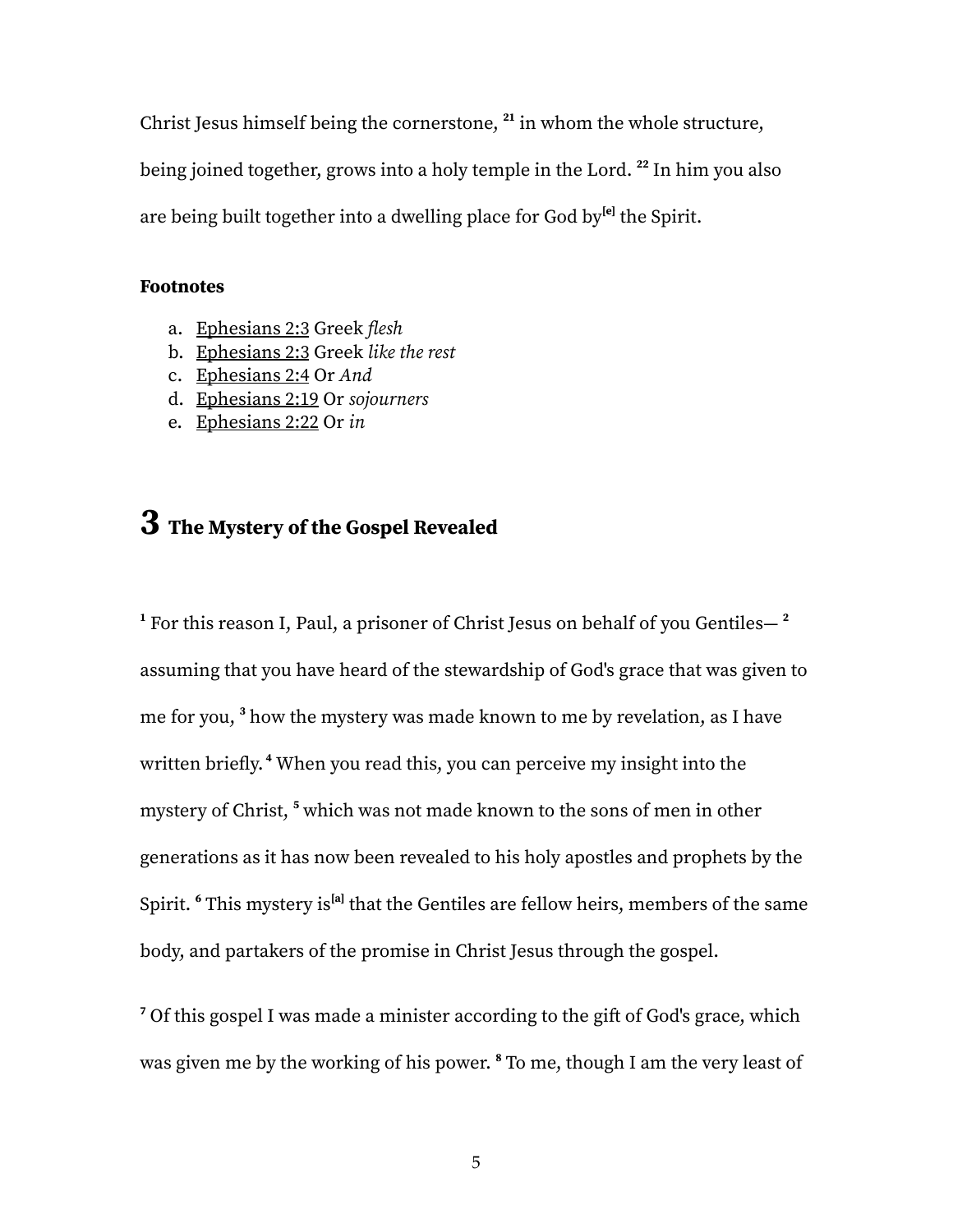all the saints, this grace was given, to preach to the Gentiles the unsearchable riches of Christ, **<sup>9</sup>** and to bring to light for everyone what is the plan of the mystery hidden for ages in **[[b\]](https://www.biblegateway.com/passage/?search=Ephesians%203&version=ESV#fen-ESV-29244b)** God, who created all things, **<sup>10</sup>** so that through the church the manifold wisdom of God might now be made known to the rulers and authorities in the heavenly places. **<sup>11</sup>** This was according to the eternal purpose that he has realized in Christ Jesus our Lord, **12** in whom we have boldness and access with confidence through our faith in him. **<sup>13</sup>** So I ask you not to lose heart over what I am suffering for you, which is your glory.

#### **Prayer for Spiritual Strength**

**<sup>14</sup>** For this reason I bow my knees before the Father, **15** from whom every family **[[c](https://www.biblegateway.com/passage/?search=Ephesians%203&version=ESV#fen-ESV-29250c)]** in heaven and on earth is named, **16** that according to the riches of his glory he may grant you to be strengthened with power through his Spirit in your inner being, **<sup>17</sup>** so that Christ may dwell in your hearts through faith—that you, being rooted and grounded in love, **<sup>18</sup>** may have strength to comprehend with all the saints what is the breadth and length and height and depth, **<sup>19</sup>** and to know the love of Christ that surpasses knowledge, that you may be filled with all the fullness of God.

**<sup>20</sup>** Now to him who is able to do far more abundantly than all that we ask or think, according to the power at work within us, **21** to him be glory in the church and in Christ Jesus throughout all generations, forever and ever. Amen.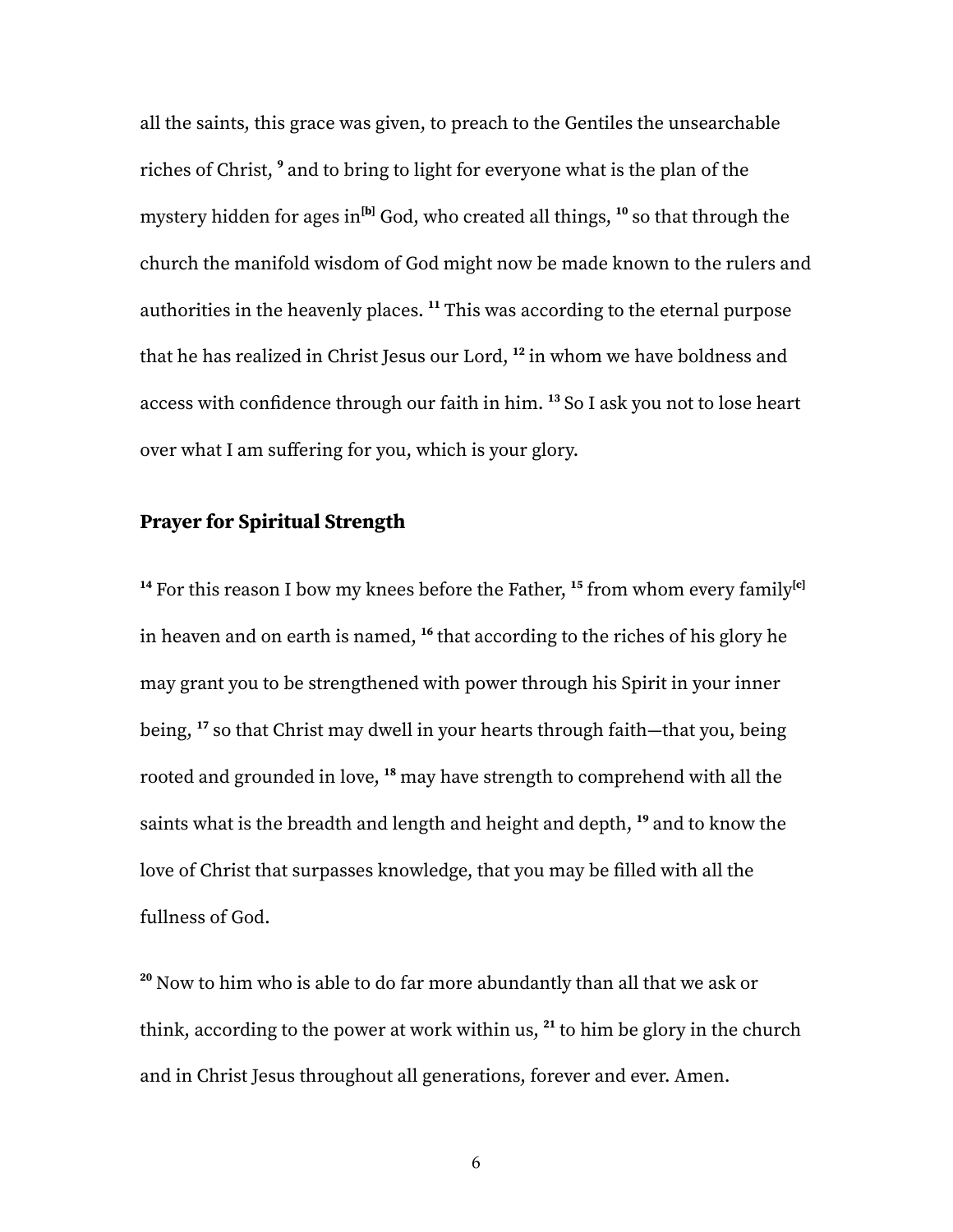#### **Footnotes**

- a. [Ephesians](https://www.biblegateway.com/passage/?search=Ephesians%203&version=ESV#en-ESV-29241) 3:6 The words *This mystery is* are inferred from verse [4](https://www.biblegateway.com/passage/?search=Eph.3.4&version=ESV)
- b. [Ephesians](https://www.biblegateway.com/passage/?search=Ephesians%203&version=ESV#en-ESV-29244) 3:9 Or *by*
- c. [Ephesians](https://www.biblegateway.com/passage/?search=Ephesians%203&version=ESV#en-ESV-29250) 3:15 Or *from whom all fatherhood*; the Greek word *patria* in verse [15](https://www.biblegateway.com/passage/?search=Eph.3.15&version=ESV) is closely related to the word for *Father* in verse [14](https://www.biblegateway.com/passage/?search=Eph.3.14&version=ESV)

### **4 Unity in the Body of Christ**

**1** I therefore, a prisoner for the Lord, urge you to walk in a manner worthy of the calling to which you have been called, **<sup>2</sup>** with all humility and gentleness, with patience, bearing with one another in love, **<sup>3</sup>** eager to maintain the unity of the Spirit in the bond of peace. **<sup>4</sup>** There is one body and one Spirit—just as you were called to the one hope that belongs to your call— **<sup>5</sup>** one Lord, one faith, one baptism, **<sup>6</sup>** one God and Father of all, who is over all and through all and in all.  $^7$  But grace was given to each one of us according to the measure of Christ's gift.  $^8$ Therefore it says,

"When he ascended on high he led a host of captives,

and he gave gifts to men."<sup>[a]</sup>

**9** (In saying, "He ascended," what does it mean but that he had also descended into the lower regions, the earth? **[b] <sup>10</sup>** He who descended is the one who also ascended far above all the heavens, that he might fill all things.) **<sup>11</sup>** And he gave the apostles, the prophets, the evangelists, the shepherds<sup>[c]</sup> and teachers,<sup>[d] 12</sup> to equip the saints for the work of ministry, for building up the body of Christ, **13**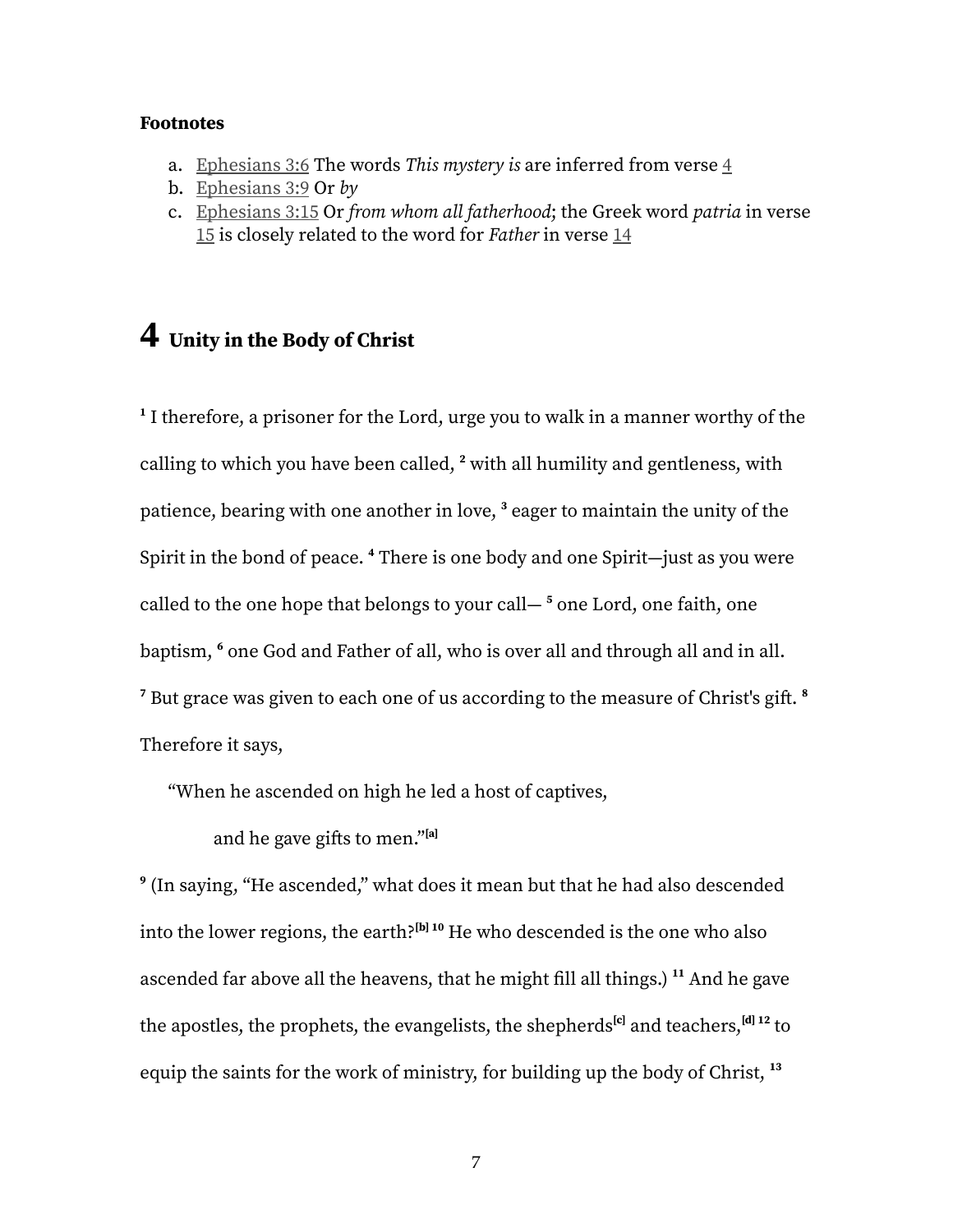until we all attain to the unity of the faith and of the knowledge of the Son of God, to mature manhood,<sup>[e]</sup> to the measure of the stature of the fullness of Christ, **<sup>14</sup>** so that we may no longer be children, tossed to and fro by the waves and carried about by every wind of doctrine, by human cunning, by craftiness in deceitful schemes. **<sup>15</sup>** Rather, speaking the truth in love, we are to grow up in every way into him who is the head, into Christ, **16** from whom the whole body, joined and held together by every joint with which it is equipped, when each part is working properly, makes the body grow so that it builds itself up in love.

#### **The New Life**

**<sup>17</sup>** Now this I say and testify in the Lord, that you must no longer walk as the Gentiles do, in the futility of their minds. **<sup>18</sup>** They are darkened in their understanding, alienated from the life of God because of the ignorance that is in them, due to their hardness of heart. **<sup>19</sup>** They have become callous and have given themselves up to sensuality, greedy to practice every kind of impurity. **20** But that is not the way you learned Christ!— **<sup>21</sup>** assuming that you have heard about him and were taught in him, as the truth is in Jesus, **22** to put off your old self, **[f]** which belongs to your former manner of life and is corrupt through deceitful desires, **<sup>23</sup>** and to be renewed in the spirit of your minds, **<sup>24</sup>** and to put on the new self, created after the likeness of God in true righteousness and holiness.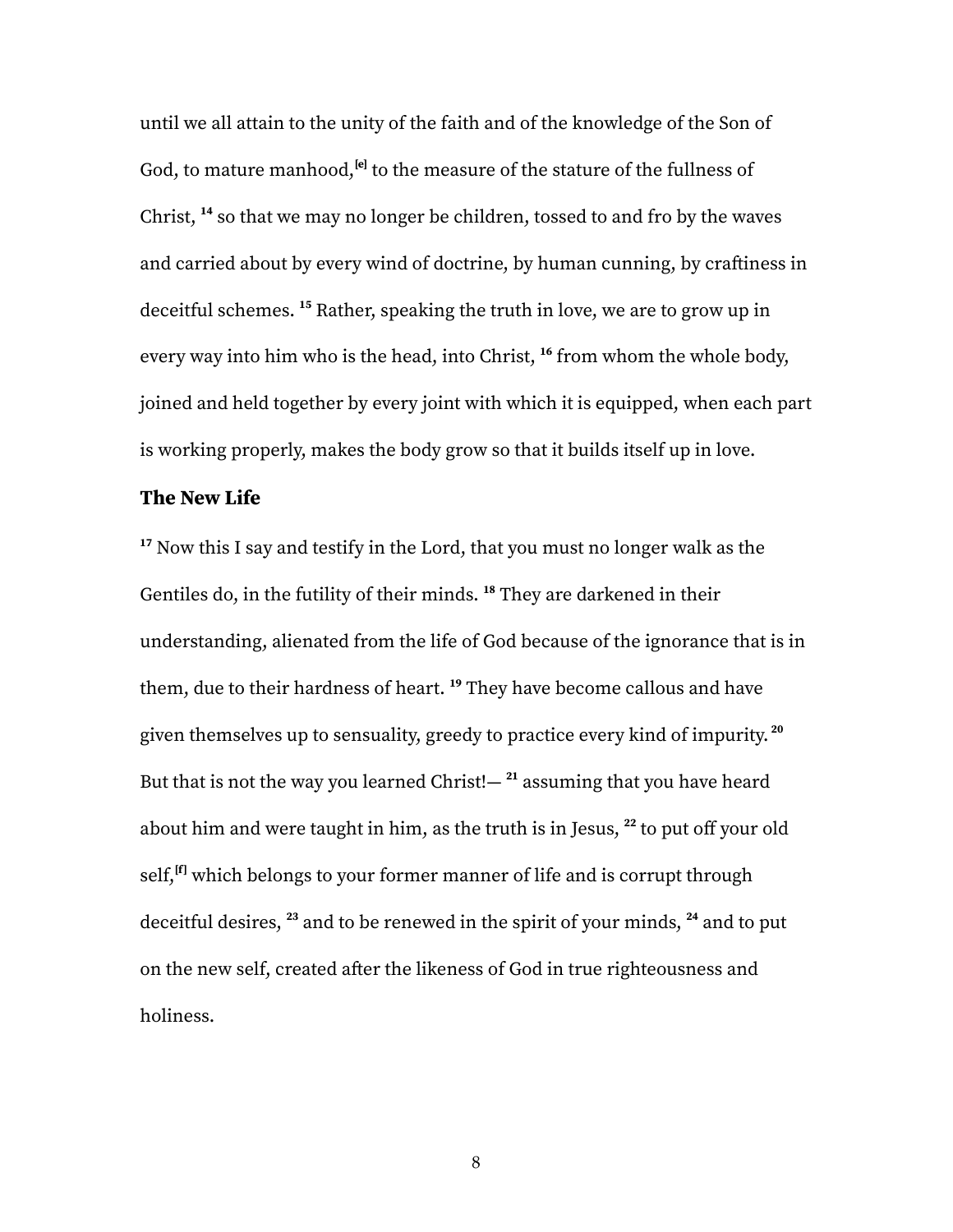**<sup>25</sup>** Therefore, having put away falsehood, let each one of you speak the truth with his neighbor, for we are members one of another. **<sup>26</sup>** Be angry and do not sin; do not let the sun go down on your anger, **<sup>27</sup>** and give no opportunity to the devil. **28** Let the thief no longer steal, but rather let him labor, doing honest work with his own hands, so that he may have something to share with anyone in need. **<sup>29</sup>** Let no corrupting talk come out of your mouths, but only such as is good for building up, as fits the occasion, that it may give grace to those who hear. **<sup>30</sup>** And do not grieve the Holy Spirit of God, by whom you were sealed for the day of redemption. **<sup>31</sup>** Let all bitterness and wrath and anger and clamor and slander be put away from you, along with all malice. **<sup>32</sup>** Be kind to one another, tenderhearted, forgiving one another, as God in Christ forgave you.

#### **Footnotes**

- a. Ephesians 4:8 The Greek word anthropoi can refer to both men and women
- b. Ephesians 4:9 Or *the lower parts of the earth?*
- c. Ephesians 4:11 Or *pastors*
- d. Ephesians 4:11 Or *the shepherd-teachers*
- e. Ephesians 4:13 Greek *to a full-grown man*
- f. Ephesians 4:22 Greek *man*; also verse 24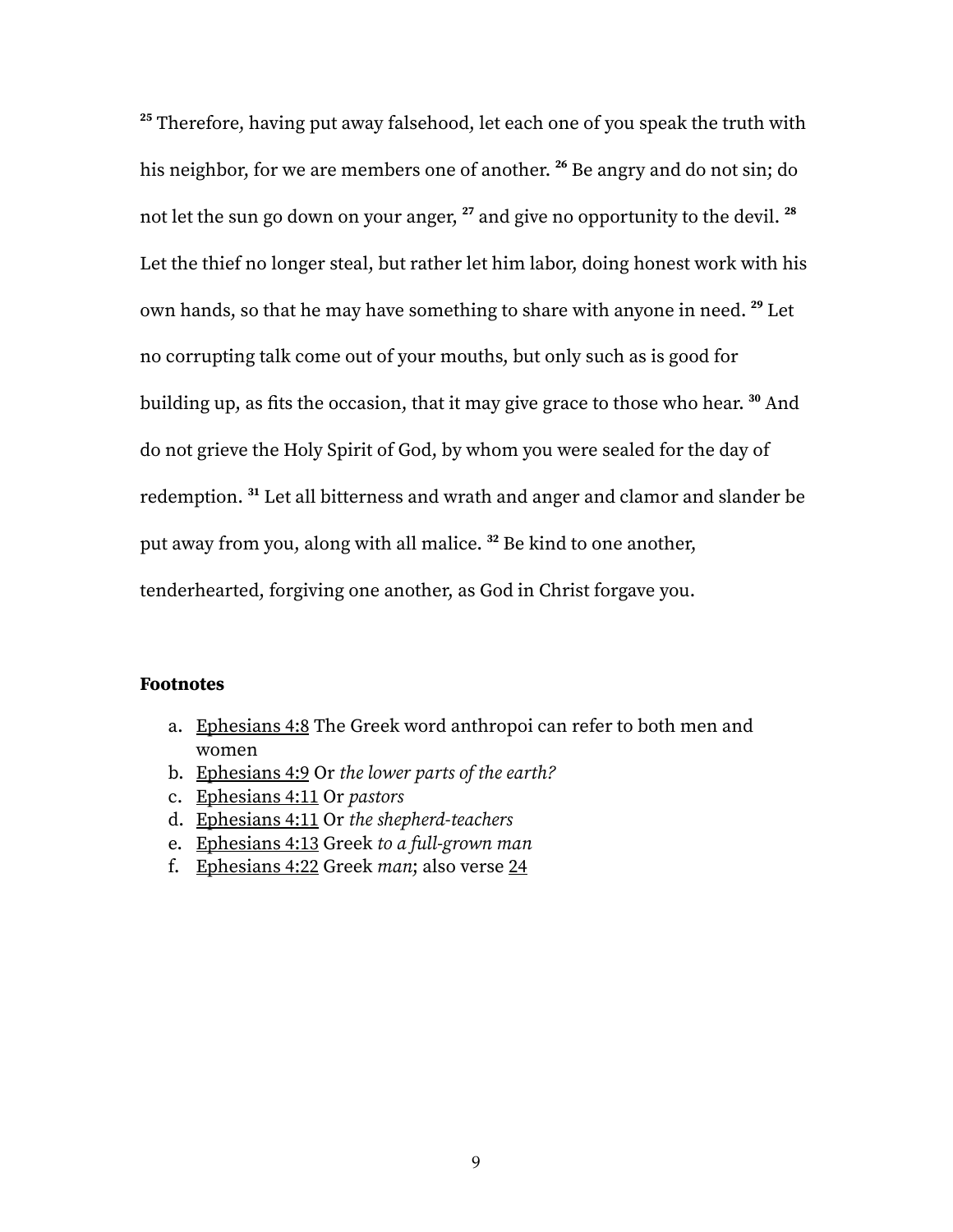## **5 Walk in Love**

**<sup>1</sup>** Therefore be imitators of God, as beloved children. **<sup>2</sup>** And walk in love, as Christ loved us and gave himself up for us, a fragrant offering and sacrifice to God.

**<sup>3</sup>** But sexual immorality and all impurity or covetousness must not even be named among you, as is proper among saints. **<sup>4</sup>** Let there be no filthiness nor foolish talk nor crude joking, which are out of place, but instead let there be thanksgiving. **<sup>5</sup>** For you may be sure of this, that everyone who is sexually immoral or impure, or who is covetous (that is, an idolater), has no inheritance in the kingdom of Christ and God. **<sup>6</sup>** Let no one deceive you with empty words, for because of these things the wrath of God comes upon the sons of disobedience. **<sup>7</sup>** Therefore do not become partners with them; **<sup>8</sup>** for at one time you were darkness, but now you are light in the Lord. Walk as children of light **9** (for the fruit of light is found in all that is good and right and true), **<sup>10</sup>** and try to discern what is pleasing to the Lord. **<sup>11</sup>** Take no part in the unfruitful works of darkness, but instead expose them. **<sup>12</sup>** For it is shameful even to speak of the things that they do in secret. **<sup>13</sup>** But when anything is exposed by the light, it becomes visible, **14** for anything that becomes visible is light. Therefore it says,

"Awake, O sleeper,

and arise from the dead, and Christ will shine on you."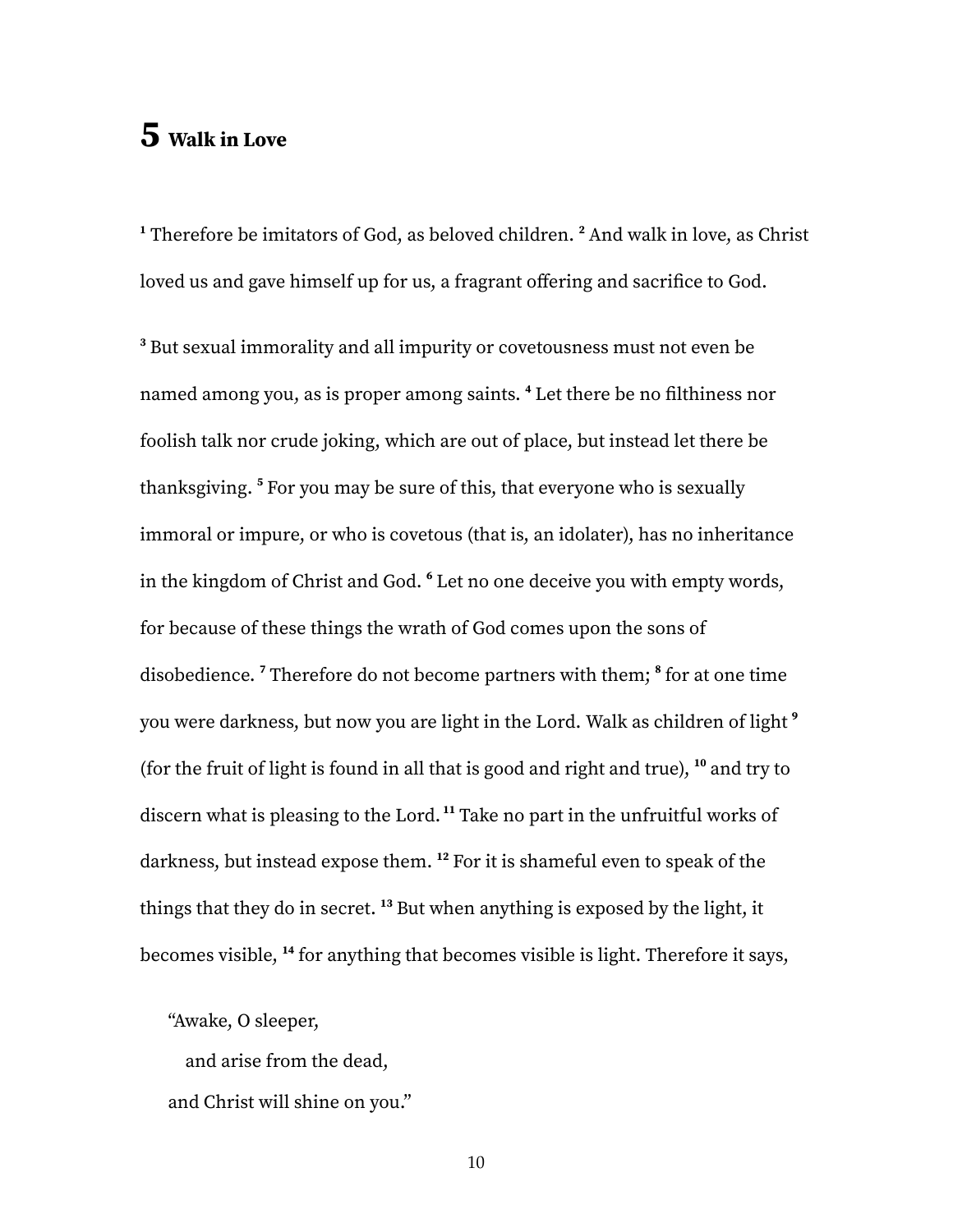**<sup>15</sup>** Look carefully then how you walk, not as unwise but as wise, **<sup>16</sup>** making the best use of the time, because the days are evil. **<sup>17</sup>** Therefore do not be foolish, but understand what the will of the Lord is. **<sup>18</sup>** And do not get drunk with wine, for that is debauchery, but be filled with the Spirit, **<sup>19</sup>** addressing one another in psalms and hymns and spiritual songs, singing and making melody to the Lord with your heart, **<sup>20</sup>** giving thanks always and for everything to God the Father in the name of our Lord Jesus Christ, **<sup>21</sup>** submitting to one another out of reverence for Christ.

#### **Wives and Husbands**

**<sup>22</sup>** Wives, submit to your own husbands, as to the Lord. **<sup>23</sup>** For the husband is the head of the wife even as Christ is the head of the church, his body, and is himself its Savior. **<sup>24</sup>** Now as the church submits to Christ, so also wives should submit in everything to their husbands.

**<sup>25</sup>** Husbands, love your wives, as Christ loved the church and gave himself up for her, **26** that he might sanctify her, having cleansed her by the washing of water with the word, **<sup>27</sup>** so that he might present the church to himself in splendor, without spot or wrinkle or any such thing, that she might be holy and without blemish.<sup>[\[a](https://www.biblegateway.com/passage/?search=Ephesians%205&version=ESV#fen-ESV-29315a)] 28</sup> In the same way husbands should love their wives as their own bodies. He who loves his wife loves himself. **<sup>29</sup>** For no one ever hated his own flesh, but nourishes and cherishes it, just as Christ does the church, **<sup>30</sup>** because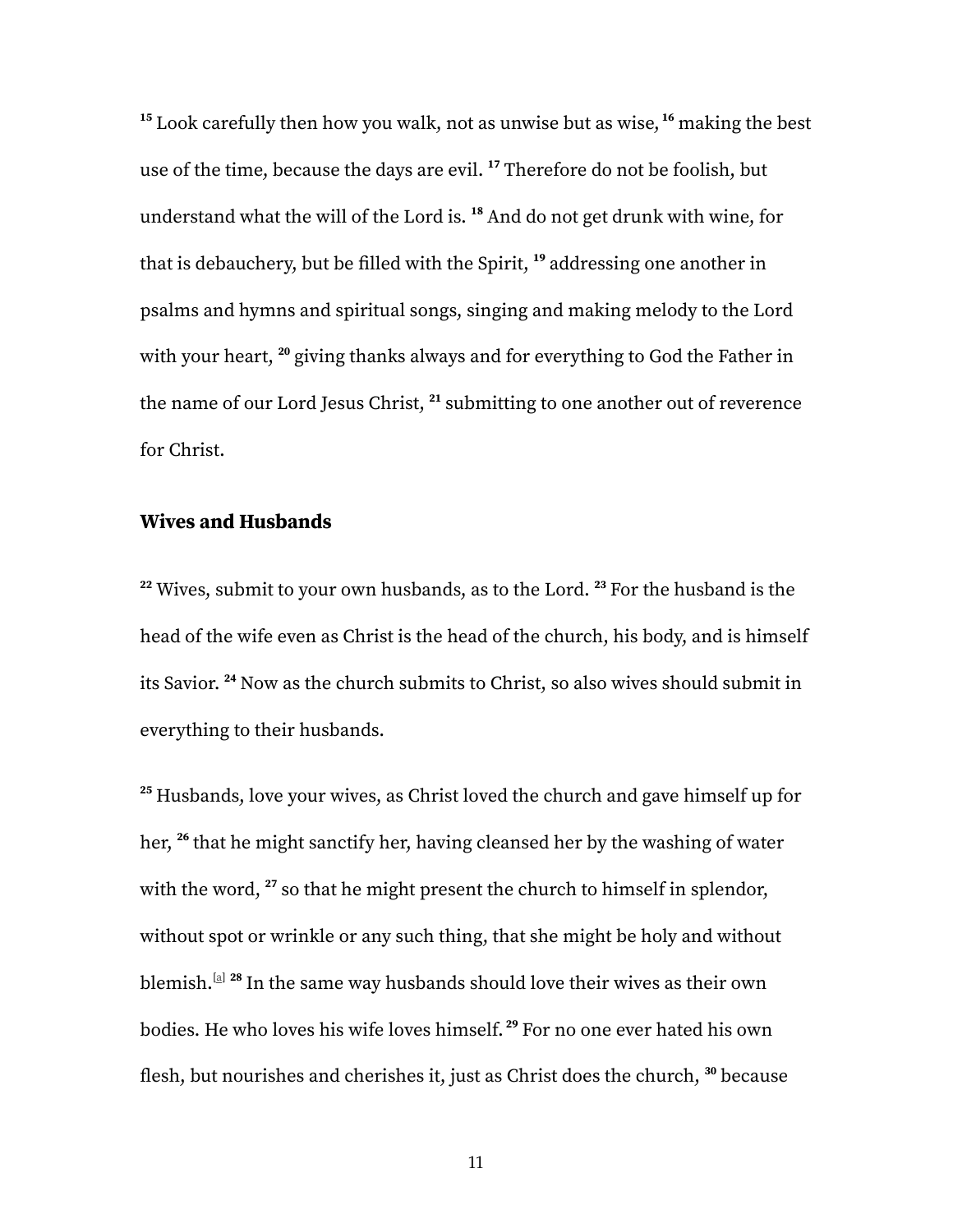we are members of his body. **<sup>31</sup>** "Therefore a man shall leave his father and mother and hold fast to his wife, and the two shall become one flesh." **<sup>32</sup>** This mystery is profound, and I am saying that it refers to Christ and the church. **33** However, let each one of you love his wife as himself, and let the wife see that she respects her husband.

#### **Footnotes**

a. [Ephesians](https://www.biblegateway.com/passage/?search=Ephesians%205&version=ESV#en-ESV-29315) 5:27 Or *holy and blameless*

## **6 Children and Parents**

**<sup>1</sup>** Children, obey your parents in the Lord, for this is right. **<sup>2</sup>** "Honor your father and mother" (this is the first commandment with a promise), **<sup>3</sup>** "that it may go well with you and that you may live long in the land." **<sup>4</sup>** Fathers, do not provoke your children to anger, but bring them up in the discipline and instruction of the Lord.

#### **Bondservants and Masters**

 $^{\mathbf{5}}$  $^{\mathbf{5}}$  $^{\mathbf{5}}$  $^{\mathbf{5}}$  $^{\mathbf{5}}$  Bondservants, $^{[\mathbf{a}]}$  obey your earthly masters $^{[\mathbf{b}]}$  with fear and trembling, with a sincere heart, as you would Christ, **<sup>6</sup>** not by the way of eye-service, as people-pleasers, but as bondservants of Christ, doing the will of God from the heart, **<sup>7</sup>** rendering service with a good will as to the Lord and not to man, **8**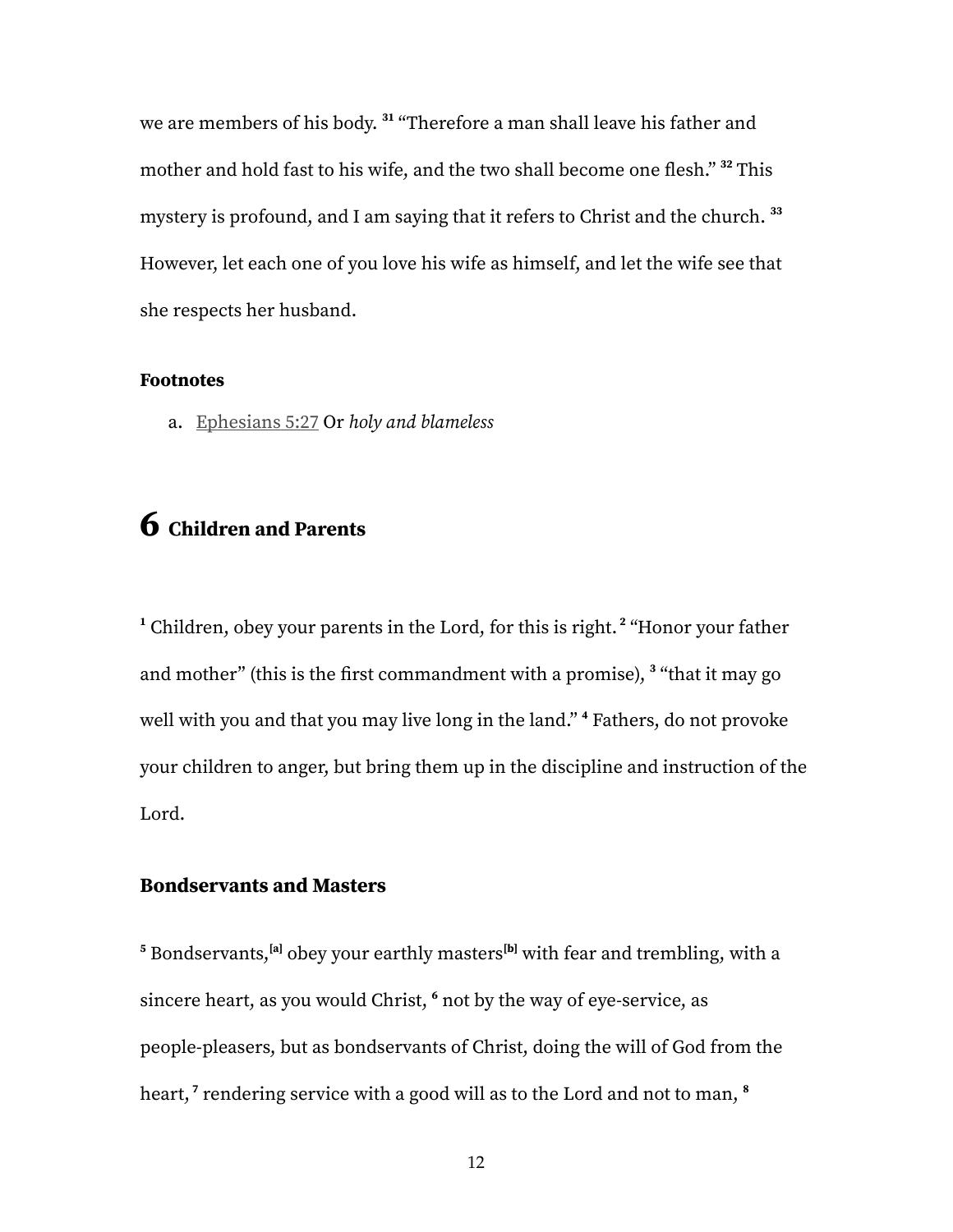knowing that whatever good anyone does, this he will receive back from the Lord, whether he is a bondservant or is free. **<sup>9</sup>** Masters, do the same to them, and stop your threatening, knowing that he who is both their Master **[[c](https://www.biblegateway.com/passage/?search=EPHESIANS+6&version=ESV#fen-ESV-29330c)]** and yours is in heaven, and that there is no partiality with him.

#### **The Whole Armor of God**

**<sup>10</sup>** Finally, be strong in the Lord and in the strength of his might. **<sup>11</sup>** Put on the whole armor of God, that you may be able to stand against the schemes of the devil. **<sup>12</sup>** For we do not wrestle against flesh and blood, but against the rulers, against the authorities, against the cosmic powers over this present darkness, against the spiritual forces of evil in the heavenly places. **<sup>13</sup>** Therefore take up the whole armor of God, that you may be able to withstand in the evil day, and having done all, to stand firm. **<sup>14</sup>** Stand therefore, having fastened on the belt of truth, and having put on the breastplate of righteousness, **<sup>15</sup>** and, as shoes for your feet, having put on the readiness given by the gospel of peace. **16** In all circumstances take up the shield of faith, with which you can extinguish all the flaming darts of the evil one; **<sup>17</sup>** and take the helmet of salvation, and the sword of the Spirit, which is the word of God, **<sup>18</sup>** praying at all times in the Spirit, with all prayer and supplication. To that end, keep alert with all perseverance, making supplication for all the saints, **<sup>19</sup>** and also for me, that words may be given to me in opening my mouth boldly to proclaim the mystery of the gospel, **20**